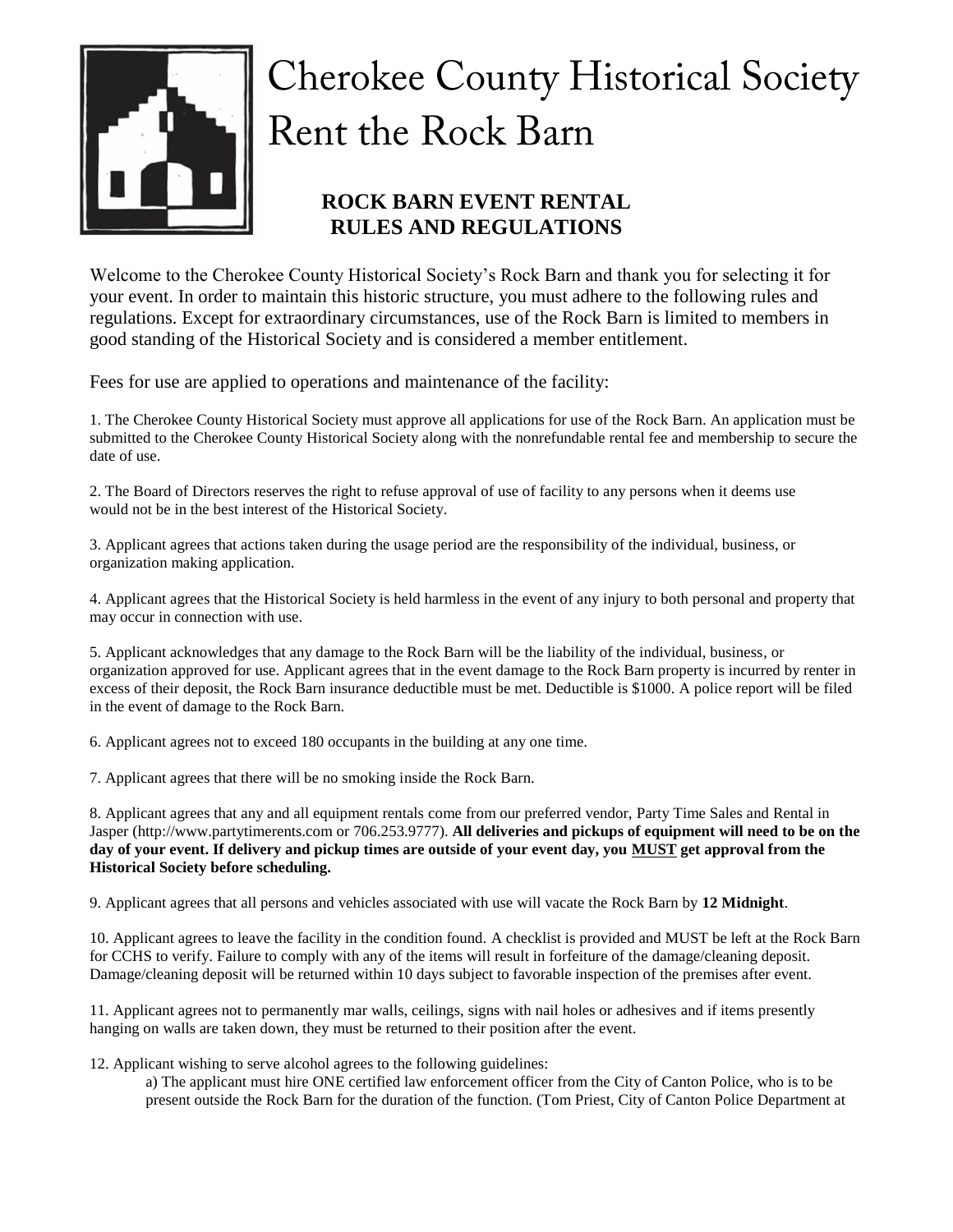#### Crescent Farm Historical Center Usage Agreement Page 2 of 3

770.720.4883) The applicant is responsible for paying the officer and must provide proof of the security hired prior to the rental.

13. Applicant agrees to pay all dues and/or fees associated with usage of the Rock Barn no later than 30 days prior to rental. It is mandatory that all fees for usage be paid before event, no exceptions made.

14. Applicant agrees to share these rules and regulations with anyone hired for event including caterers, disc jockeys, parking valet, etc. Applicant must notify the person responsible for cleaning that they must complete the checklist.

15. Parking is limited on the facility and applicant agrees that attendees will not block streets & private driveways or park in unauthorized areas. Any parking off the facility's grounds is the applicant's responsibility. For large functions, valet parking is recommended. **If you require the Canton Elementary School parking, you MUST call them at 770.720.6100 to make sure that the parking lot will be available.**

16. Applicant agrees to replace any chairs @ \$30.00 and any tables @ \$100.00 in the event that there is any damage. Inventory will be taken before and after any event.

### Rock Barn Rental Rates

| Weekdays (M-TH) before 5:00 pm             | \$300  |
|--------------------------------------------|--------|
| Weekdays (M-TH) including evenings         | \$400  |
| Fridays                                    | \$850  |
| <b>Saturdays</b>                           | \$1200 |
| <b>Sundays</b>                             | \$850  |
| Friday Evening Set-up with Saturday Rental | \$425  |
| Cleaning/Damage Deposit (refundable)       | \$300  |

*In the event damage to the Rock Barn property is incurred by renter in excess of their deposit, the Rock Barn insurance deductible must be met. Deductible is \$1000.*